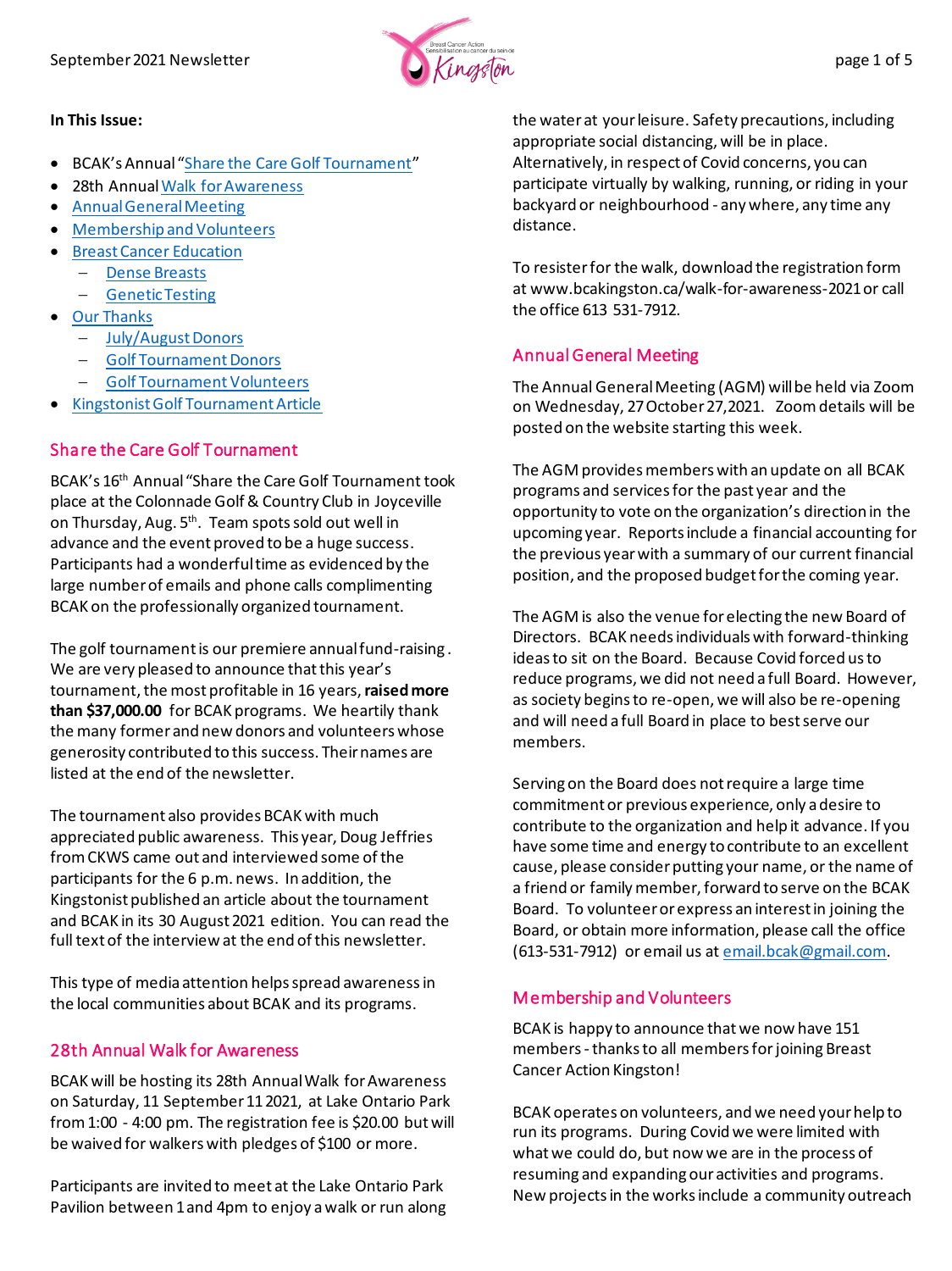

program and a transportation program. Volunteers are required to help with all these activities.

Fundraising is essential to keeping BCAKs programs and activities going - we desperately need volunteers to help in this area. And on the more practical side, we also need volunteers who understand and are at ease working with today's computer programs and social media.

To volunteer you can call the office (613-531-7912) or email us a[t email.bcak@gmail.com.](mailto:email.bcak@gmail.com) All help is gratefully accepted

<span id="page-1-0"></span>

#### <span id="page-1-1"></span>**Dense Breasts Canada**

A letter from Jennie Dale, Executive Director of Dense Breasts Canada.

"Dense Breasts Canada was founded in 2016, advocating for breast density notification and optimal breast screening for women in Canada to enable early detection of breast cancer. Over the past five years we have successfully advocated for policy change in six provinces; all women are now directly told their breast density in their mammogram results letter. In five other provinces/territories women with the highest density are now informed. This means hundreds of thousands of women in Canada now have the opportunity to be proactive about their breast cancer risk.

However our work is not done. Considerable variations in screening practices and shared information across Canada make it confusing for women to know when, and how to access screening programs, ultimately impacting early detection and health outcomes. There are at least seven variations in provincial screening programs resulting in unequal access and disparate standards of care across the country. Finding breast cancer should not depend on a woman's postal code.

In order to demystify breast cancer screening options, ensure women have accurate information to have discussions with their health care providers and allow them to advocate for their health, we are launching a new website: www.mybreastscreening.ca, on October 1st. Created with input from breast cancer health experts and women across Canada, www.mybreastscreening.ca will

pro-vide accurate, current and local screening information for women over the age of 25."

BCAK supports Dense Breasts Canada and their advocacy for women with breast cancer. They will be launching a new website on 1 October2021 www.mybreastscreening.ca.

We encourage all members to check out the site and let us know your reaction.

#### <span id="page-1-2"></span>**Canadian Breast Cancer Network - Genetic Testing**

The Canadian Breast Cancer Network (CBCN) is an invaluable resource for information about breast cancer in Canada. Below is one of their articles about genetic testing.

Hereditary genetic testing, genomic testing, precision oncology, personalized medicine. You may have heard of these terms before and wondered what they meant and how they differed from each other. You may have also been curious about how they apply to breast cancer patients. If this is the case, then our latest two **CBCN Advocacy Guides** are for you.

In these two guides (Accessing Genetic Testing in Canada and Accessing Genomic Testing in Canada), we provide information on what genetic testing and genomic testing are, when to get them done, and what they mean to breast cancer patients so that you can discuss with your healthcare team whether accessing them is right for you. At the end of each guide, we provide various steps that breast cancer patients in Canada can take to access each of these tests.

*CBCN Advocacy Guides are short booklets that take a deep dive into a specific topic as a means to provide breast cancer patients with the knowledge and tools to become a part of their breast cancer care team.*  Advocacy Guides, Action - [Canadian Breast Cancer](https://cbcn.ca/en/)  [Network](https://cbcn.ca/en/).

## About BCAK

BCAK serves the Kingston and Southeastern Ontario Cancer Region. All funds raised by BCAK stay local to this region to support the many programs we offer.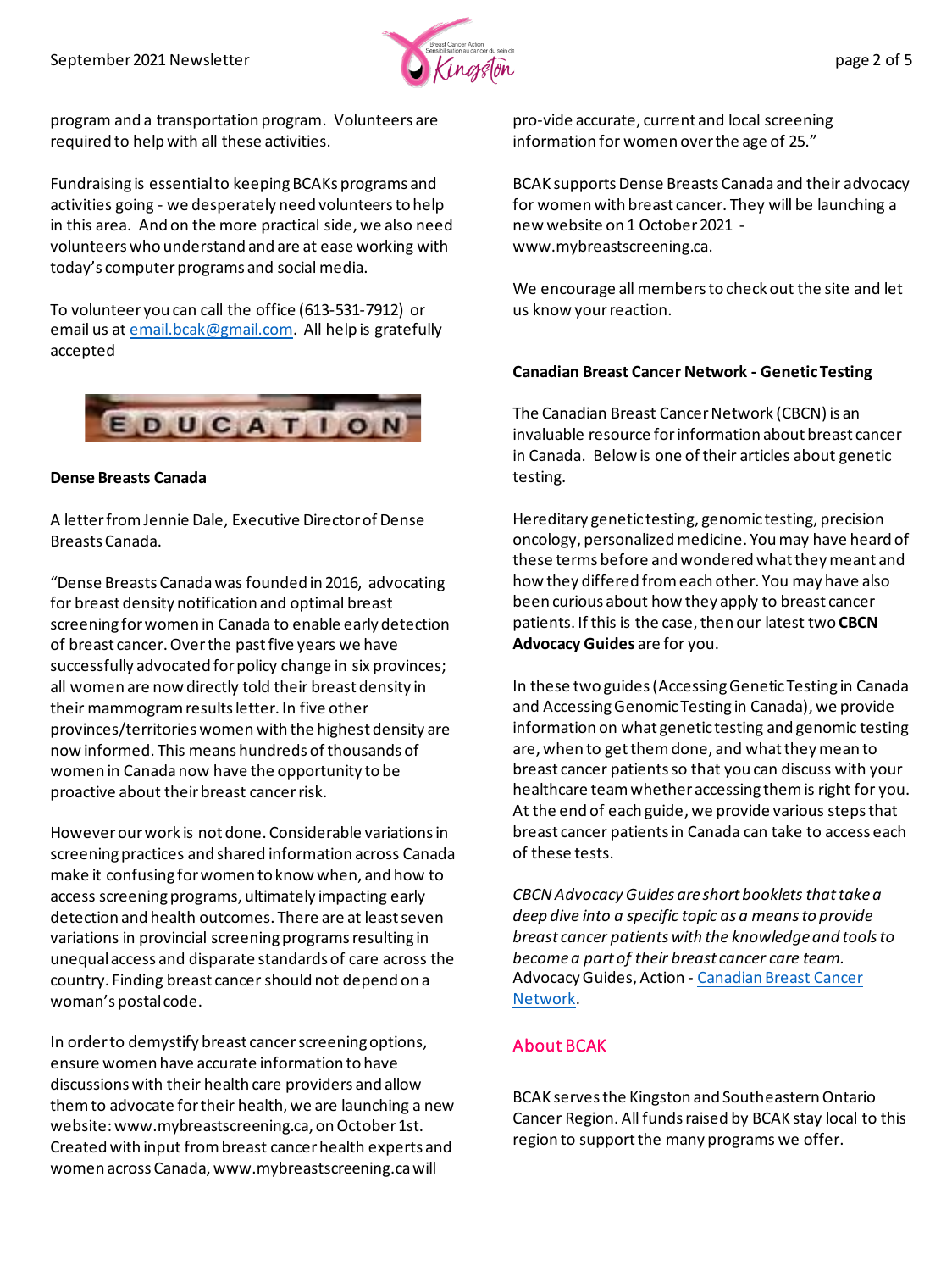

# <span id="page-2-0"></span>Our Thanks

### <span id="page-2-1"></span>**July / August Donors**

A special thanks go out to all those who so generously donated to bcak in the months of July and August

### **JULY**

BEV MARTIN CONFRONTING CANCER TOGETHER JIM WALLACH LYNDA KEELER PALMER STEVENSON RYAN HOBART WOMEN'S HEALTH IN FOCUS MARY CASSIDY **IN MEMORY OF** VIKI COLLEDGE SUE DAVIES **IN MEMORY OF** VIKI COLLEDGE BEV MARTIN **IN MEMORY OF** VIKI COLLEDGE MARY PEEL **IN MEMORY OF** BARB RAUDNASK MARY PEEL **IN MEMORY OF** RICHARD LEEMAN ANDREA GUINDON **IN MEMORY OF** MARY KIRKPATRICK PATRICIA ROY **IN MEMORY OF** MARY KIRKPATRICK GAYLE WOOLEY **IN MEMORY OF** MARY KIRKPATRICK

### **AUGUST**

ALLEN W. MACLEOD ANTHONY MALLORY BEV MARTIN DEENA RASKY GOODLIFE KIDS FOUNDATION LINDA CASSIDY LYNDA KEELER FRANCES READER RYAN HOBART SARAH YOUNG ROBERT & MARION COWHEY **IN MEMORY OF** VANESSA NURSE MARILYN BOUCHER **IN MEMORY OF** VANESSA NURSE SHAWN MCNICHOLL **IN MEMORY OF** VANESSA NURSE

### <span id="page-2-2"></span>**Golf Tournament Donors**

# **PLATINUM LEVEL SUPPORTERS (donated\$1,500 each)**

Cupido Construction Limited David Wilson Kingston Real Estate/Chestnut Park Realty McDonald's Restaurants Kingston Nadeau Real Estate Group/eXp Realty Soubliere Constructions TD Bank Hybrid Construction

# **GOLD LEVEL SUPPORTERS (donated \$1,000)**

Assante Wealth Management, Duncan Presant, Joel Raynor, Henry Treier, Emma Fitzgerald Gordon F. Tompkins Funeral Home Peter Schenk – Edward Jones Investments

# **SILVER LEVEL SUPPORTERS (donated \$500)**

James Reid Funeral Home Kingston Mortgage Solutions Koven Lifestyle Real Estate Mike Hogan Plumbing Robert J. Reid Funeral Home

### **OTHER DONORS:**

Alison & Bob Ahara Bea's All Hair Alternatives Bea's Mastectomy Bespoke Skin, MD Black Barn, Ashley Lough Board of Directors, BCAK Brian & Nancy Cosgrove Butternut Creek Flowers Cataraqui Golf & Country Club Catherine Roberts Cathy Boyce, Avon Charlotte Arklay CIBC Wood Gundy – Mark Santoni 1000 Islands RV Centre Audrey Brown, Cocoa Bistro Barb Aylesworth Bayshore Home Health Kingston CaraCo Group of Companies CE Safety Clark's Marina & Clark's Bus David Sutherland, Sun Life Financial Energetics Health & Fitness Janet Grace – Team Nadeau Kingston Hyundai Lynne & Bill Funnell Malette Electric Marjorie & Gary Stefan MNP—Mike Cvetkovic Pauline Greenwood Petrie Ford Reliance Home Comfort Ron & Karen Sutherland Sarah Emery Sheila Menard & Dr. Susan Irving Sienna Senior Living– The Royale & Rosewood Retirement Homes Soloway Wright Suzanne Fast Design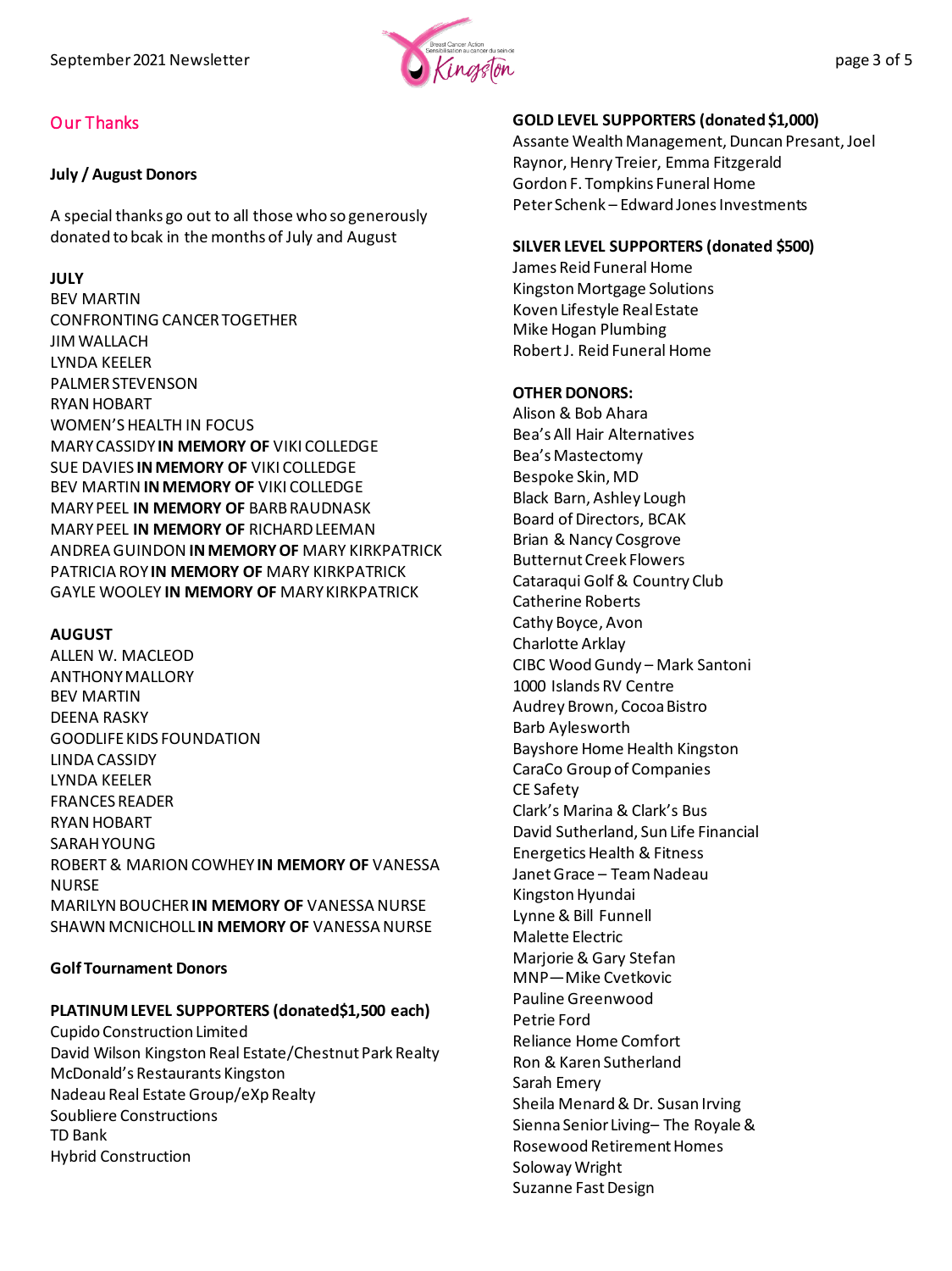September 2021 Newsletter  $\mathcal{L}_{\text{max}}$  and  $\mathcal{L}_{\text{max}}$  and  $\mathcal{L}_{\text{max}}$  and  $\mathcal{L}_{\text{max}}$  and  $\mathcal{L}_{\text{max}}$  and  $\mathcal{L}_{\text{max}}$  and  $\mathcal{L}_{\text{max}}$  and  $\mathcal{L}_{\text{max}}$  and  $\mathcal{L}_{\text{max}}$  and  $\mathcal{L}_{\text{max}}$  and  $\mathcal{L}_{\text{max}}$  a

Tulips & Maple Catering Yolanda Madarnas, MD Colonnade Golf & Country Club Darlene Hogan David Phillips **DONORS, cont.**  Handley Chiropractic Clinic Irene Pascoe Janie Phair Jim Clarke Jim Keirstead Jo-Anne Collins Joanne Zubyck Kingston Flying Club Kristen Maclaren Kylie Rodriguez Linda Cassidy Linda Yohn



Dave & Joy Garrick Donini Chocolates, Belleville Drew Love Echo Hair Studio Fallowfield Furniture Lisa Stacey Lynne & Bill Funnell Maddy Barber Merchant Tap House MicroAge Milestones Marjorie Hurtubise Mary Cassidy Metro Bayridge Patrick Powers, Powers **Construction** Paula Bishop Lansdown Paul Kasurak & Janie Phair

Farm Boy Kingston Festa Kitchens, Kingston Freshco Gananoque Chev Olds Go Italian Peer-fection Art – Karen Peer Taylor Auto Mall, Jeff Wilson, Financial Services Manager The Print Zone Tom Greenwood RBC Dominion Securities Red House Refinery Spa Surgenor Truck Centre – Mike **Gallant** Quality Tax, Mary-Lynne Ascough, Union Market Upper Canada Office Systems

#### <span id="page-3-0"></span>**Golf Tournament Volunteers**

A huge thank you goes out to our volunteer committee and all the volunteers who came out to lend their hands and experience to help make the tournament a fun and profitable day..

#### **THE GOLF COMMITTEE:**

David Cupido, Wendy Barrette, Jeff McAllister, Lynne Funnell, Janet Grace, Bill Funnell, Linda Yohn, Suzanne Fast, Patrick Nolan, Amber Peck and Kristen Maclaren.

#### **THE VOLUNTEERS:**

Alison Ahara Barb Aylesworth Bill Hogg Dianne Harper Drew Love Elaine Crowley Elizabeth Johnston Gale Martin Iris Little Jane Kitchen Janet Grace Joan Cristoveanu June Parker Judith Hudson Liz Wellwood

Mackenzie Connell Margaret Dickson Marilyn Martin& John Rowe Mary Dobson Mary Frink Maureen Gardiner Michelle Connell Patrick Nolan Rachel Stevens Sarah Larz Shari Burridge Sharon Ansell Sylvia & Greg Healey Sylvia Porter Willi & Bob Clark

Willie & Marcel Kyer

Please consider joining the golf committee. Itmeets once a month. We need people to: do tournament marketing; keep track of registrations and finance; keep track of the committee; help gather and put together prizes and auction items; and to help on tournament day.

For more information, email: email.bcak@gmail.com with your name, interests and phone number.